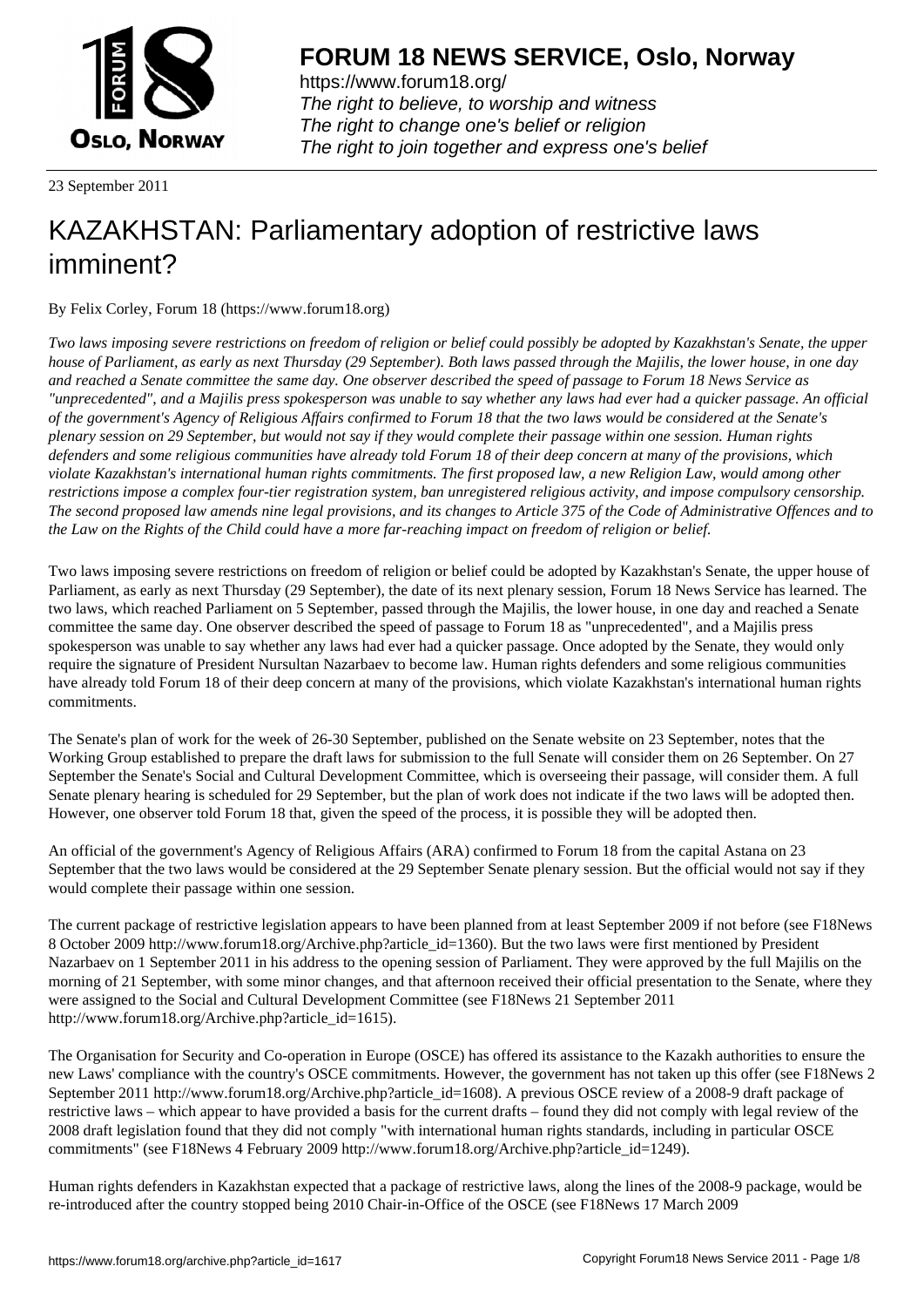What is the current package?

The first proposed law, a new Religion Law, would replace entirely the current Law, which was first adopted in 1992 and which has been amended a further eight times, most recently in July 2011. The current 1992 Law is officially titled "The Law on Freedom of Religious Confession and Religious Associations", but the new Law is officially titled "The Law on Religious Activity and Religious Associations".

The draft Religion Law would, if adopted, among other restrictions impose a complex four-tier registration system, ban unregistered religious activity, impose compulsory religious censorship and require both central and local government approval to build or open new places of worship.

The second proposed law - formally titled "The Law on introducing Amendments and Additions to several legal acts questions of Religious Activity and Religious Associations" – amends nine other Laws and legal provisions: the Code of Administrative Offences; the Code on the Health of the Population and Health Care; the Law on State Registration of Legal Persons; the Law on Non-Commercial Organisations; the Law on the Rights of the Child; the Extremism Law; the Law on Military Obligations and Military Service; the Law on Licensing; and the Law on State Property.

Most of the changes proposed in this Amending Law are minor and technical. However, changes to Article 375 of the Code of Administrative Offences and to the Law on the Rights of the Child could have a more far-reaching impact on freedom of religion or belief.

Both new laws would come into force ten days after their official publication.

"Historical role" of Hanafi Islam and Orthodox Christianity

The proposed new Religion Law defines the state as secular, bans the adoption of any faith as the state religion and declares all religious communities equal before the law. But the preamble states that the country "recognises the historical role of Islam of the Hanafi school and Orthodox Christianity in the development of the culture and spiritual life of the nation". It also notes that the country "respects other religions which have combined with the spiritual heritage of the nation".

Government officials have long spoken of a duopoly of Islam for ethnic Kazakhs and Orthodoxy for the country's Slavic population (mainly Russians), speaking of them – without any basis in law – as the country's "traditional faiths". The state-backed Muslim Board has pushed for the Hanafi school to be given a monopoly over Islam in Kazakhstan (see F18News 28 July 2011 http://www.forum18.org/Archive.php?article\_id=1599).

Although the rest of the proposed new Religion Law makes no mention of any specific faiths, the four-tier registration system could in practice ensure that only the Muslim Board and the Russian Orthodox Church would be able to gain top-level, national registration (see below).

#### Compulsory re-registration

All religious communities are required to apply for re-registration under Article 24 of the draft Religion Law. Article 24 requires all registered religious organisations to revise their statutes to bring them into line with provisions of the new Law, provide confirmatory documentation that they meet the new criteria and re-register with the Justice Ministry or (for local religious organisations) its local branch. Failure to re-register within one year will lead to liquidation through the courts.

State officials have already threatened registered independent mosques that they will not be re-registered – and so will be banned – if they do not join the state-backed Muslim Board (see F18News 16 September 2011 http://www.forum18.org/Archive.php?article\_id=1613).

Complex registration system in new Religion Law

Article 12 of the proposed Religion Law specifies four-levels of registration: national, regional, local and unregistered. All activity by those categorised as unregistered is banned. Local and regional organisations are only allowed to conduct activity in the geographic area they are registered in.

The three categories of registered religious organisations are allowed to teach their faith to their own members. However, only regional and national registered religious organisations will be allowed to, under Article 13, Part 3, train clergy in institutions established – with state approval – by religious organisations. Under Article 13, Part 3, they are allowed to establish "professional educational programmes to prepare priests". It remains unclear whether religious education not involving training of "priests" will be allowed.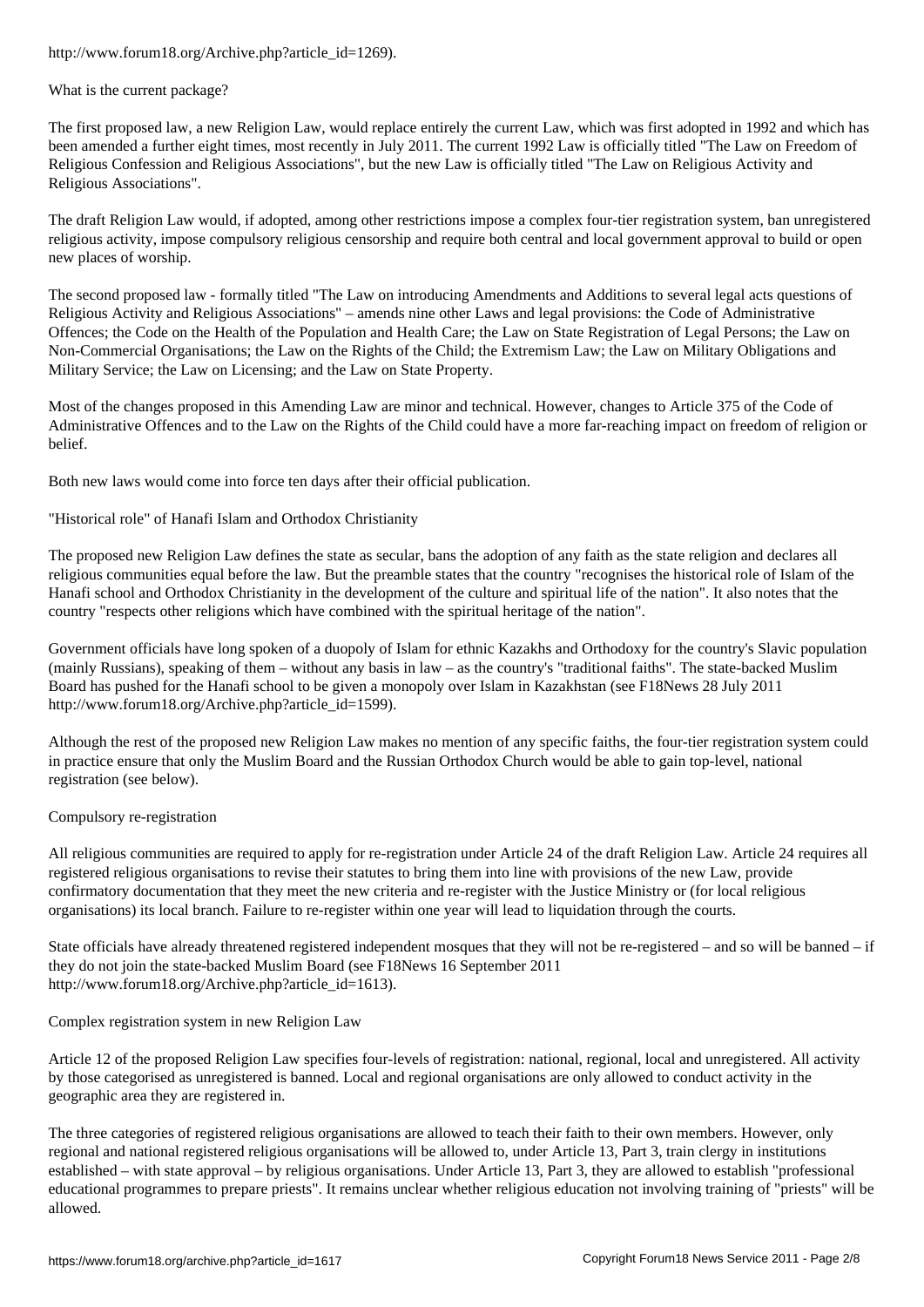These two differences – geographic area and training of clergy – appear to be the main differences between the three permitted types of religious organisations. Regional and national organisations must register with the Justice Ministry in the capital Astana.

#### - Unregistered activity banned

Article 3, Part 11 states that unregistered religious activity is banned. Communities which would be too small to register, which are unable to register, or which – like congregations of the Baptist Council of Churches – do not wish to seek state registration would then face punishment for any religious activity they undertook.

#### - Local organisations

Under Article 12, Part 2, local religious organisations need 50 adult citizen members within one region of the country or main town, and register with the local Justice Department.

#### - Regional organisations

Under Article 12, Part 3, regional religious organisations need 500 adult citizens who belong to at least two different registered local religious organisations (each with at least 250 adult citizens) located in two different regions or main towns. In other words, a regional religious organisation cannot be registered as such if its local registered organisations are only within one region. The regional organisation is only allowed to function in the areas where its local member organisations are based.

#### - National organisations

Under Article 12, Part 4, national religious organisations need at least 5,000 adult citizens from all regions of the country, the capital and all major towns (with at least 300 members in each of those territories). It also needs branches all over the country.

Article 15, Parts 5 and 6 require a national religious organisation to gain local registration of all its branches and provide the Justice Ministry with proof of this within one year if it wishes to retain its registered status.

The Majilis added a new Article 14, Part 4 requiring applications to register a regional religious organisation to present a full list of the founders of the local religious organisations whose members are founding the regional organisation.

What would be needed for registration?

Registering a religious organisation requires a statute that needs to be adopted at a meeting attended in person by all the adult citizen founders, according to Article 13, Part 1. The Majilis added the stipulation that would-be founders can attend only "at their own request". It remains unclear who will determine whether would-be founders have arrived at their own request. A religious organisation must have "a united faith; the carrying out of religious rites, ceremonies and preaching; religious education of its followers; and spiritual orientation of its activity".

Many of the terms used in both the draft laws – such as "a united faith" – are unclear and undefined. This leaves open the possibility of arbitrary official definitions and actions against groups which the state or officials dislike.

Article 14 requires religious organisations to include the religious faith in the name and bans the name from using terms already used by another registered community. It remains unclear if this would prevent the registration of more than one separate community of Muslims, Orthodox or Baptists, for example.

Under Article 15, all the founders of a religious community need to present their full details to the registering body, which is empowered to subject them to a thorough check (apparently to ensure that they are authentic). It remains unclear whether this might intimidate potential founders of religious communities the government does not like.

Article 16, Part 3 requires each organisation's statute to explain "the fundamental religious ideas, forms of activity of the religious association, particularities of its attitude to marriage and the family, education and health of the participants (members) of the given religious association and other people, and attitude to the realisation of the constitutional rights and obligations of its participants (members) and officials". It remains unclear how extensive this information would have to be and how state officials will determine whether any of these explanations are adequate or not.

Also to be presented with registration applications, under Article 15, Part 3, are copies of publications "revealing the emergence of and bases of the faith and containing information on the religious activity linked to it". The requirement to reveal the "emergence of the faith" also was added by the Majilis.

Article 16 requires each organisation's statute to specify the territory in which it operates (presumably in line with the restrictions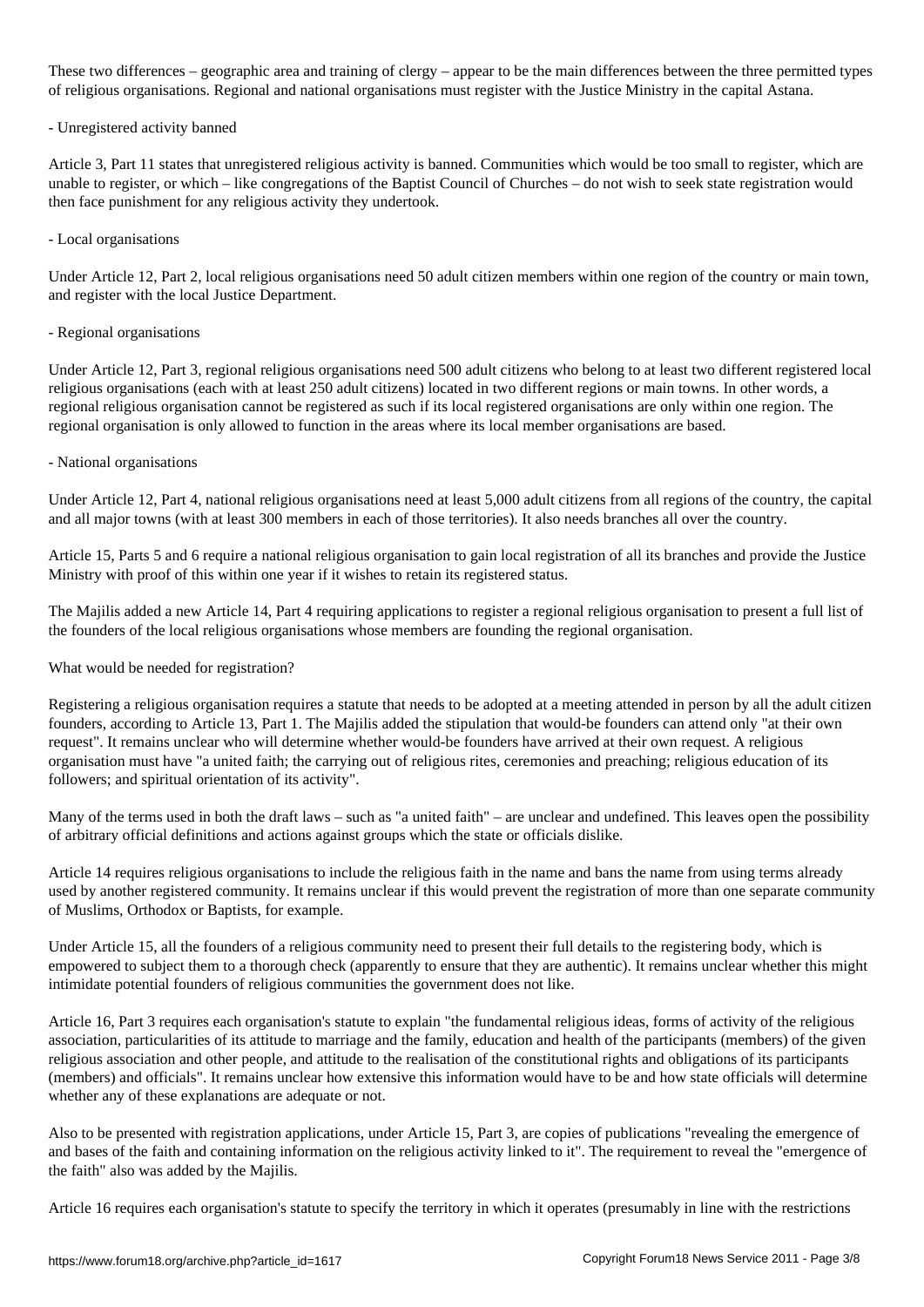Basis for state refusal to register a group

Article 17, Part 1 states that: "State registration of religious associations and state registration of their structural subdivisions (branches and representative offices) shall be refused in accordance with the laws of the Republic of Kazakhstan when the information contained in the charter and other documents is false, and/or if the created body is not recognised as a religious association on the basis of [state] religious examination."

Part 2 states that "Appeals against denials of registration may be made in court."

Suspension, closure, and restructuring of groups

Article 18, Part 1 states that: "Reorganisation of religious communities may be carried out in accordance with the laws of the Republic of Kazakhstan by way of merger, union, division, transformation, and separation by the decision of the body authorised by the constituent documents of a religious association, or by court order. A religious association can only be transferred to another religious organisation or a private institution. Organisations formed as a result of the reorganisation of religious associations may be registered as religious organisations if they comply with the requirements of this Law."

Part 2 states that: "Suspension of operations and disbandment of a religious association shall be carried out in accordance with the laws of the Republic of Kazakhstan."

#### Censorship

The proposed new Religion Law claims that everyone has the right to acquire and use "religious literature, other informational materials of religious content, and objects of religious significance at their own discression". However, distribution of such literature and objects would only be permitted, according to Article 9, Part 2, in registered places of worship, approved religious education institutions and "special stationary premises determined by local executive authorities" (Akimats).

Article 5, Part 4 would require all Akimats in Kazakhstan to issue decrees, authorising which named local "special stationary premises" (bookshops) they have inspected and approved to sell religious literature and other material such as icons. It would be illegal for other bookshops and similar places to sell religious literature and other materials.

Article 9, Part 3 would require that all imports of "informational materials of religious content" – apart from small quantities for personal use – be done only by registered religious organisations with prior approval from the ARA, which has to conduct an "expert analysis" of each title.

It does not appear that the production of "religious literature" or "other informational materials of religious content" within Kazakhstan is restricted, though Article 9, Part 4 requires each work to have the "full name" of the religious organisation which produced it.

This appears to exclude the possibility of private individuals or commercial companies producing such literature. Even were they to have that right, they would be unable to distribute such literature except through the approved venues specified in Article 9, Part 2.

"Expert analyses" – conducted by the ARA – are required not only for all "religious literature" or "other informational materials of religious content" imported for distribution in Kazakhstan, but also for any religious literature acquired by libraries in any institution or organisation. The exact terms of this requirement remain unclear. "Objects of religious significance" – presumably including crosses, crucifixes, Koran stands and vestments – and "spiritual (religious) educational programmes" would also, under Article 6, Part 3, be subject to an "expert analysis".

"Religious studies experts", as well as "when necessary" state officials, conduct such "expert analyses" on behalf of the ARA.

Restrictions on where meetings can happen

Article 7, Part 2 states that: "Worship services, religious rites, ceremonies, and/or meetings may be freely carried out in religious buildings and their assigned territory, in places of worship, offices and premises of religious associations, in cemeteries and in crematoriums, and inside homes and dining halls if needed on condition that they respect the rights and interests of nearby residents. In other cases religious activities are carried out in accordance with the laws of the Republic of Kazakhstan."

Apart from these limitations, which may bar meetings and activity outside of state-approved buildings, existing places of worship do not appear to face extra difficulties remaining in operation – provided their communities manage to gain or regain legal status.

Restrictions on new places of worship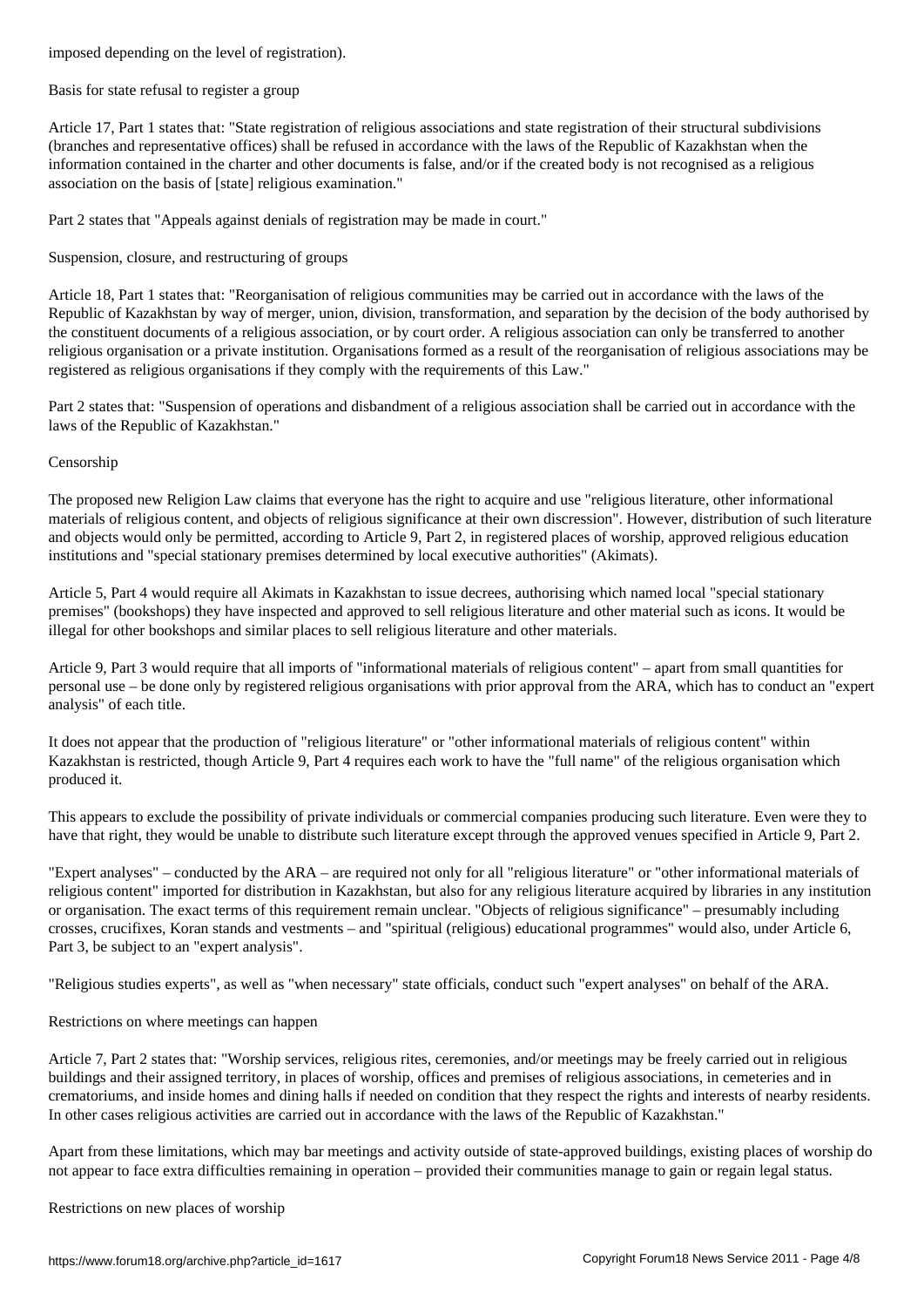Aany new place of worship anywhere in Kazakhstan would, under Article 5, Part 5, require the approval both of the ARA in Astana and the local administration. This would cover not only whether a religious community can build, but exactly where, as well as whether a religious community could gain official change of usage for a building it wants to turn into a place of worship.

Restrictions on children's freedom of religion or belief

Several articles of the proposed Religion Law attack the freedom of religion or belief of children. Article 3, Part 16 requires leaders of religious organisations "to take steps to prevent the attraction and/or participation by underage children in the activity of a religious association if one of the child's parents or other of its legal guardians objects".

It remains unclear how religious leaders will know if parents disagree over whether their child can accompany one of them to a religious community. It also remains unclear whether, for example, the country's Chief Mufti or one of the Orthodox bishops might become liable if a community under their jurisdiction does not take measures to ensure that every child who attends has the approval of both parents.

A separate amendment in the associated Amending Law would amend the Law on the Rights of the Child. A proposed addition to Article 19 reads: "The carrying out of services, religious rituals, ceremonies and/or meetings, as well as actions directed at spreading a faith, in children's holiday, sport, creative or other leisure organisations, camps or sanatoria is not allowed."

It remains unclear whether this would ban religious organisations from running children's summer camps.

Potentially particularly significant is one of the Amending Law's changes to Article 375 of the Administrative Code. This change makes it illegal to fail to prevent someone bringing a child to a religious meeting against the wishes of one of its parents.

This change opens the door to state pressure against children or young people, parents - even separated or divorced parents - and guardians involved in a religious community state officials dislike. It also potentially allows pressure against anyone involved in such communities, if children or young people attend the community's meetings.

Restrictions on sharing beliefs

Article 1, Part 5 of the new Religion Law defines "spreading a faith" as "missionary activity" and indicates that it is done "in the name of a religious organisation registered in the Republic of Kazakhstan", whether by a local citizen or a foreigner. Article 8, Part 1 states that all individuals engaged in spreading their faith must have registration, whether local or foreign. Such missionary permission needs to be renewed annually.

Only registered religious organisations can appoint "missionaries", who must act in the name of the organisation. All the religious literature they use to promote their faith needs to be presented when applying for their registration as missionaries.

What constitutes "spreading a faith" or "missionary activity" is undefined. This could – to take one example - potentially make any conversation about religious matters by unregistered people an offence.

Restrictions on foreigners

Under the proposed new Religion Law, all founders of religious communities must be Kazakh citizens. Foreign citizens, even with the right of legal residence in the country, appear not to have the right to be official founders.

Many long-term residents of Kazakhstan after the break up of the Soviet Union are technically foreign citizens. After legal residence in Kazakhstan for 15 years, marriage to a Kazakh citizen and with a two-year-old daughter, Russian citizen Leonid Pan was in mid-August denied his application to renew his residence permit because he volunteers to preach in his local Protestant church (see F18News 1 September 2011 http://www.forum18.org/Archive.php?article\_id=1607).

Leaders of all religious organisations named by foreign religious organisations (such as Russian Orthodox or Catholic bishops) need the approval of the government's Agency of Religious Affairs, regardless of whether the appointed leader is a Kazakh citizen or not. Article 19, Part 1 specifically bans such foreign-named leaders from acting without ARA approval.

For foreign citizens to work as "missionaries" in Kazakhstan, they need (like local citizens) to have an invitation from a registered religious community in the country and need personal registration as a missionary. They also need a certificate proving that the religious organisation they represent is registered in their country of origin. It remains unclear what happens if a "missionary" is from a country where religious organisations are not subject to state registration.

Religious care in institutions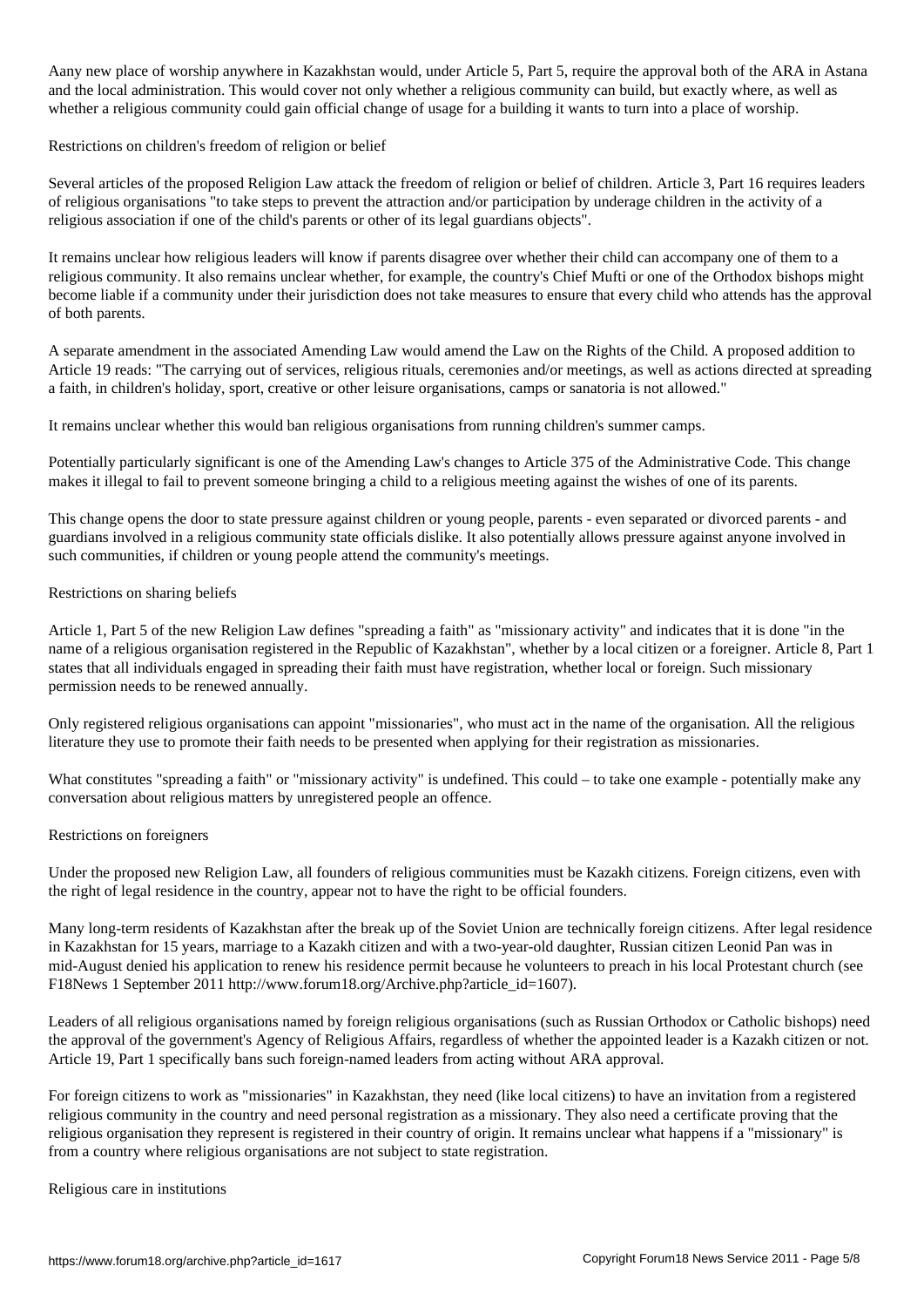provided such care is not thought to obstruct the running the institutions or violate the rights of other residents.

However, under Article 7, Part 4, only priests of registered religious communities can be invited to provide such care and conduct religious rituals.

# Hidden slander?

While the proposed Religion Law appears to guarantee rights for registered religious organisations, many of the stipulations centre on possible violations of the Law such organisations should not commit. This can imply that all religious communities are potentially dangerous, and need extra legal controls which do not apply to other citizens – including criminals with no connection to any registered or unregistered religious community.

Article 3, Part 12 specifically bans the activity of religious organisations which use violence, harm people's health, break up families or encourage citizens not to carry out their legal obligations. It remains unclear whether for example the Russian Orthodox Church would be banned if it accepts young people into monasteries who then cut off ties with their families. It also remains unclear if this might also be used against religious communities, such as Jehovah's Witnesses, which reject military service.

Article 3, Part 13 bans religious organisations which force people to join or who ban members from leaving. Article 3, Part 14 bans religious organisations which force their adherents to hand over their property to the organisation or its leaders. Article 10, Part 2 specifically bans religious organisations conducting charitable activity from trying to use an individual's "material dependency" to pressure them to join.

Those seeking to conduct "missionary work" in Kazakhstan – whether local citizens or foreigners - would be denied permission under Article 8, Part 5 if such work "constitutes a threat to the constitutional order, social order, the rights and freedoms of the individual, or the health and morals of the population".

## The Amending Law

The second law, an Amending Law, changes nine legal provisions including the Code of Administrative Offences. Five articles of the Administrative Code are changed.

A new Article 375 – to replace the current Article 375 which already punishes "violating the Religion Law" – makes much wider the violations of the Religion Law which would be subject to administrative punishment. However, many of the violations are undefined, including in Part 1: breaking the Religion Law; violating the provisions for holding religious rites, ceremonies, or meetings for worship; violating the procedure for conducting charitable activity; violating the procedure for importing, publishing or distributing religious literature and materials; building places of worship or changing a building's usage; or conducting missionary activity.

Penalties for breaking Part 1 of Article 375 are fines of 50 Monthly Financial Indicators (MFI) for physical persons, 100 MFIs for leaders of religious associations, and 200 MFIs for legal persons (groups with state registration) with suspension of their activity for three months.

The MFI is set annually, and since 1 January 2011 has been 1,512 Tenge (60 Norwegian Kroner, 8 Euros, and 10 US Dollars). This is just below one tenth of the official minimum monthly wage.

As noted above, the Amending Law also changes Article 375 to allow the possibility of pressure against the parents or guardians of children or young people, as well as anyone involved in a religious community state officials dislike.

- "Missionary activities & quot scope expanded and punishments increased

Among the many changes and additions to Article 375, a revised Part 3 now punishes: "The carrying out of missionary activity by citizens of the Republic of Kazakhstan, foreigners and persons without citizenship without registration (re-registration), as well as the use by missionaries of religious literature, informational materials of religious content or objects of religious significance without a positive assessment of a religious studies expert analysis".

The fine for this "offence" under Article 375 Part 3 is for Kazakhstani citizens 100 MFIs. Article 375, Part 9, punishes such offences committed again within a year with fines of 200 MFIs. The punishment for foreigners and stateless persons under Article 375, Part 3, is 100 MFIs with deportation.

The previous Article 375, Part 3 made no mention of "missionaries" using unapproved literature or other religious materials. It handed down fines for missionary activity without local registration ("uchetnaya registratsiya" in Russian) on citizens of up to 15 MFIs, with similar fines for non-citizens together with deportation from Kazakhstan. No provisions were present for increased fines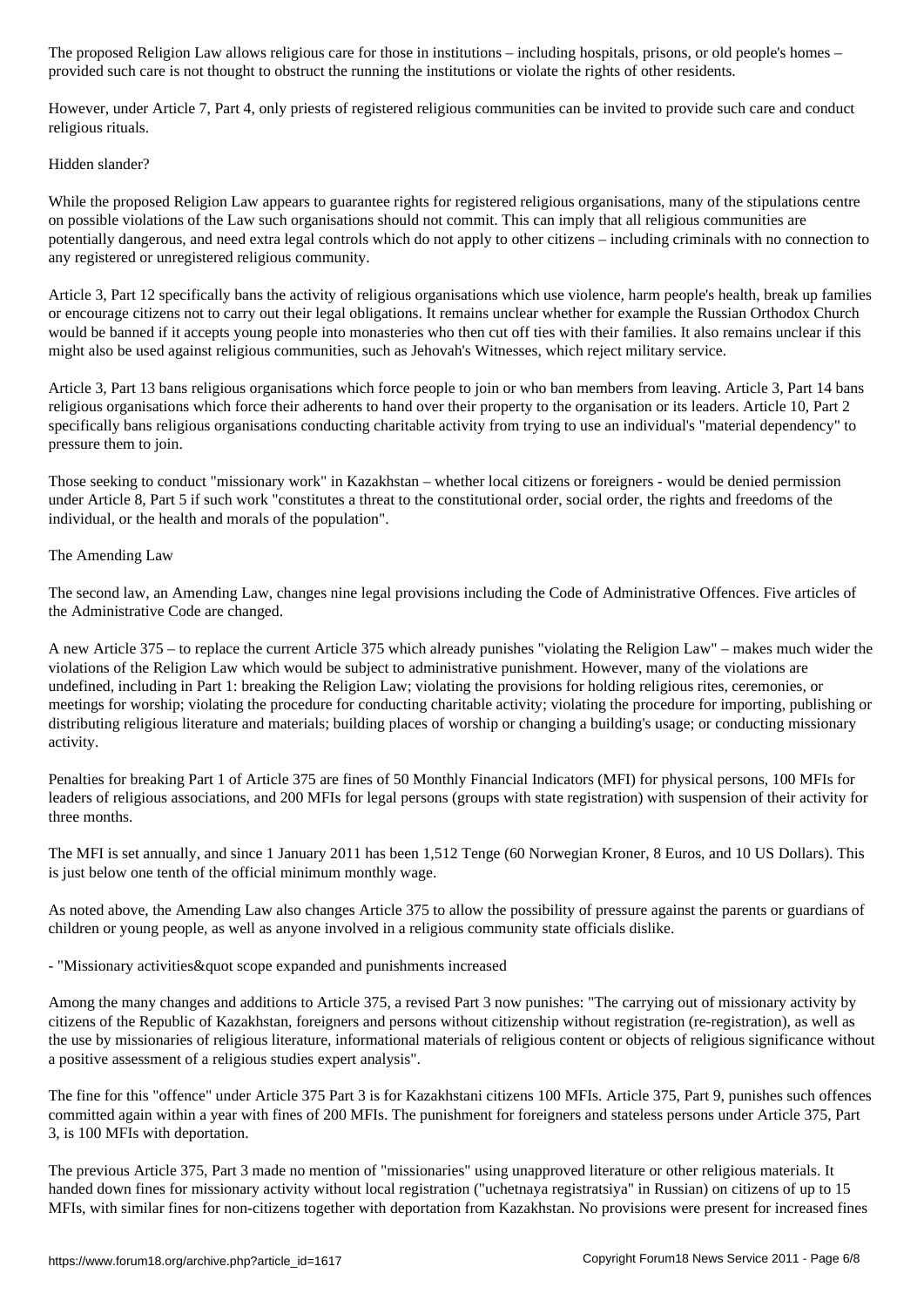- Other "offences" and punishments

Other "offences" and punishments in the new Article 375 include leading a religious organisation at the nomination of a foreign religious organisation without state approval.

Violations of Article 375 mostly lead to fines, but could lead to bans of up to three months or even a permanent ban on a religious community. Foreigners who conduct violations would be subject to "administrative deportation" (as at present). Such deportation is also confirmed in the proposed amended Article 730.

An addition to Article 636 would give the ARA the right to prepare cases to be sent to court for violations of Article 374-1 and Article 375.

The proposed Amending Law would thus leave untouched the current Article 374-1 which punishes leading, participating in or financing an unregistered, halted or banned religious community or social organisation. Like the current Article 375, Article 374-1 has been heavily used to punish individuals and communities for exercising their right to freedom of religion or belief (see eg. F18News 1 September 2011 http://www.forum18.org/Archive.php?article\_id=1607).

#### - New licence to educate required

Most of the other proposed changes in the Amending Law are more technical. But an amendment to the Licensing Law would add a requirement in Article 27, Part 15 that religious organisations which send people abroad for study in religious educational institutions must also require a state licence.

This restricts Article 11 of the Religion Law's apparent blanket permission for state-registered religious organisations to send students abroad for study. Organisations which do not have state registration cannot either exist or have permission to send students abroad.

### Religious communities' concerns

Almost all religious communities of a wide variety of faiths that Forum 18 spoke to declined to give any on-the-record comments about the two draft Laws. Privately, members of religious communities have expressed deep concern (see F18News 21 September 2011 http://www.forum18.org/Archive.php?article\_id=1615).

Frants Tissen, head of Kazakhstan's Baptist Union, wrote to all its member churches on 20 September, the day before the Majilis approved the Laws. He expressed concern about new restrictions on children's participation in religious activity, registration, religious literature and missionary activity. He called for all member churches to hold "prayer and fasting" on 30 September.

Another Baptist grouping, the Kazakhstan branch of the Baptist Council of Churches – a 50-year-old grouping of Baptists across the former Soviet Union – also issued a statement of concern about the new Laws. "Many provisions of the Law severely restrict the life and service of believers," it warned in a 22 September letter to all its member congregations, seen by Forum 18. It expressed concern about restrictions on services in private homes and holding children's camps, and the increased administrative punishments for religious activity. And especially important for a community that chooses not to apply for state registration, it expressed alarm at the "complete ban on unregistered churches".

The Council of Churches called all its members to conduct "prayer and fasting" on 27 September and to appeal to President Nazarbaev and to the Chair of the Senate, Kairat Mami, not to adopt the Laws. It lamented that the speed of the Laws' adoption did not allow the churches time to organise a collective letter. (END)

For a personal commentary on how attacking religious freedom damages national security in Kazakhstan, see F18News http://www.forum18.org/Archive.php?article\_id=564.

For more background, see Forum 18's Kazakhstan religious freedom survey at http://www.forum18.org/Archive.php?article\_id=1352.

More reports on freedom of thought, conscience and belief in Kazakhstan can be found at http://www.forum18.org/Archive.php?query=&religion=all&country=29.

A compilation of Organisation for Security and Co-operation in Europe (OSCE) freedom of religion or belief commitments can be found at http://www.forum18.org/Archive.php?article\_id=1351.

A printer-friendly map of Kazakhstan is available at